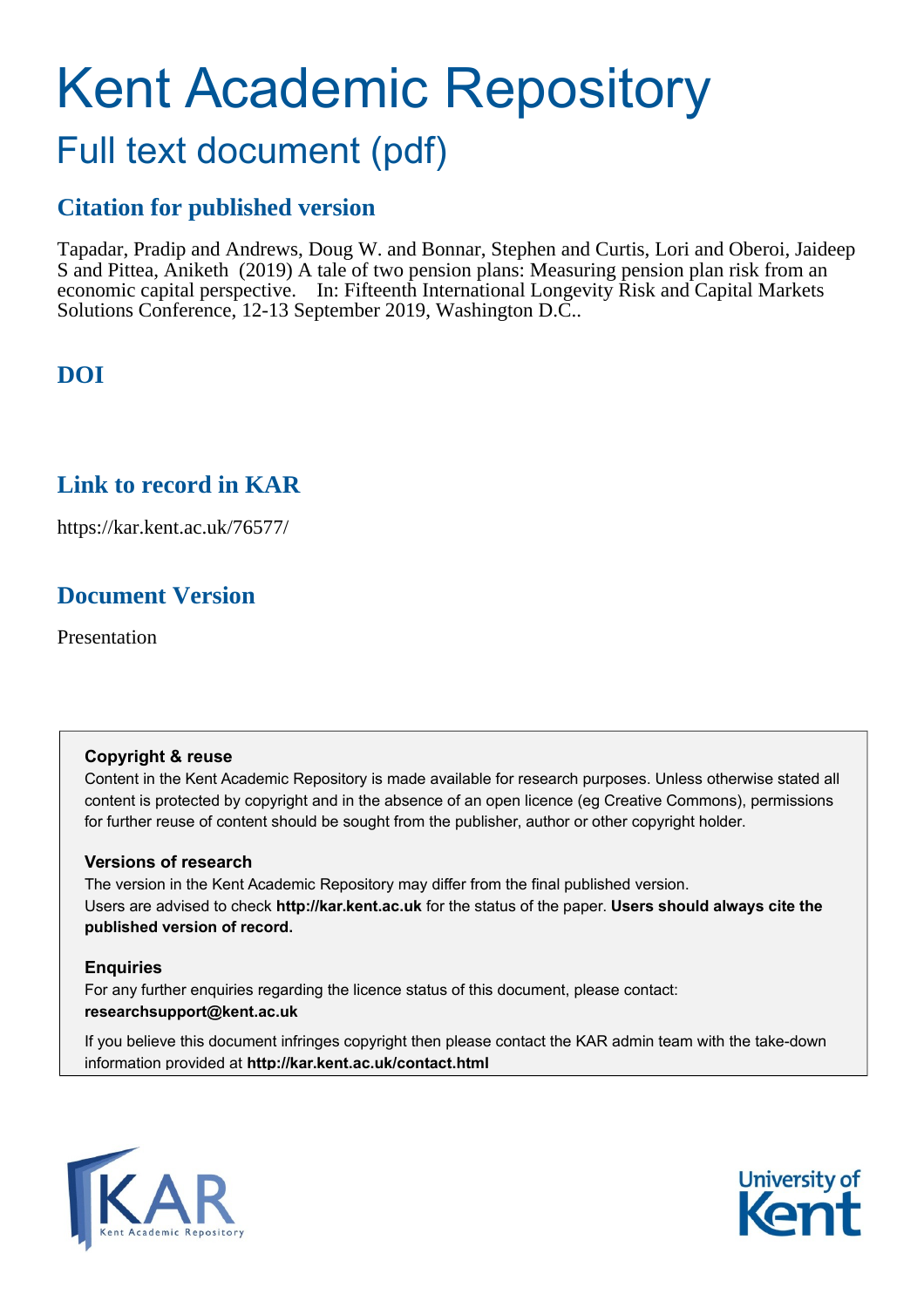# A Tale of Two Pension Plans

Measuring Pension Plan Risk from an Economic Capital Perspective

Pradip Tapadar

Co-authors: Douglas Andrews, Stephen Bonnar, Lori J. Curtis, Jaideep S. Oberoi, Aniketh Pittea.

#### Longevity 15 Conference, September 2019

Acknowledgement: SoA has provided a grant to support my attendance at this conference.

The formal report was prepared as part of a project funded by the SoA's Retirement Section Research Committee.

This research is part of a larger project funded by the CIA, IFoA, SoA, SSHRC, University of Kent and University of Waterloo.

 $QQ$ 

 $\left\{ \left\{ \bigcap_{i=1}^{n} x_i \; | \; i \in \mathbb{N} \right\} \right.$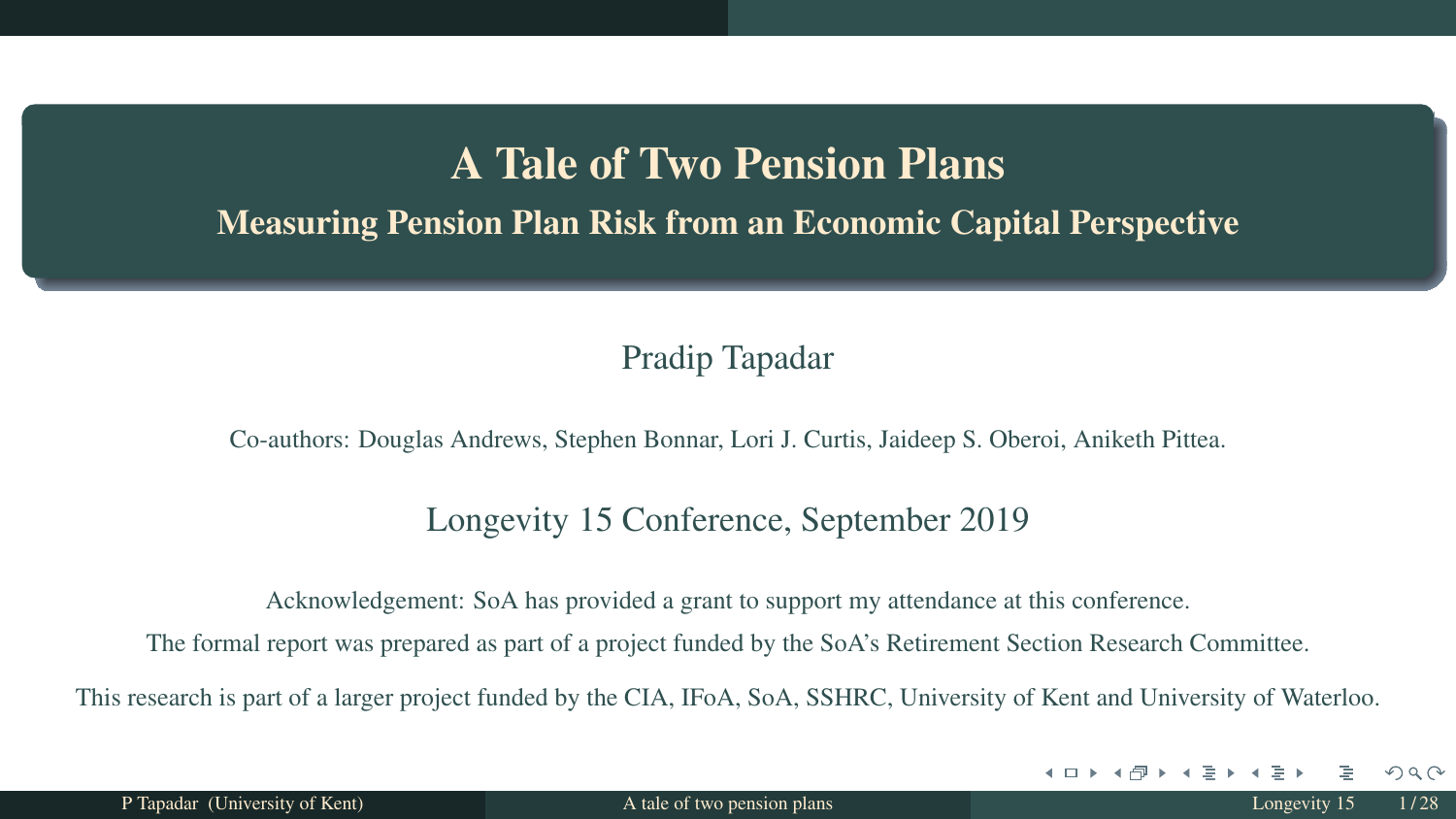- Introduction
- Stochastic models  $\bullet$
- Model assumptions  $\bullet$
- Results  $\bullet$
- Conclusions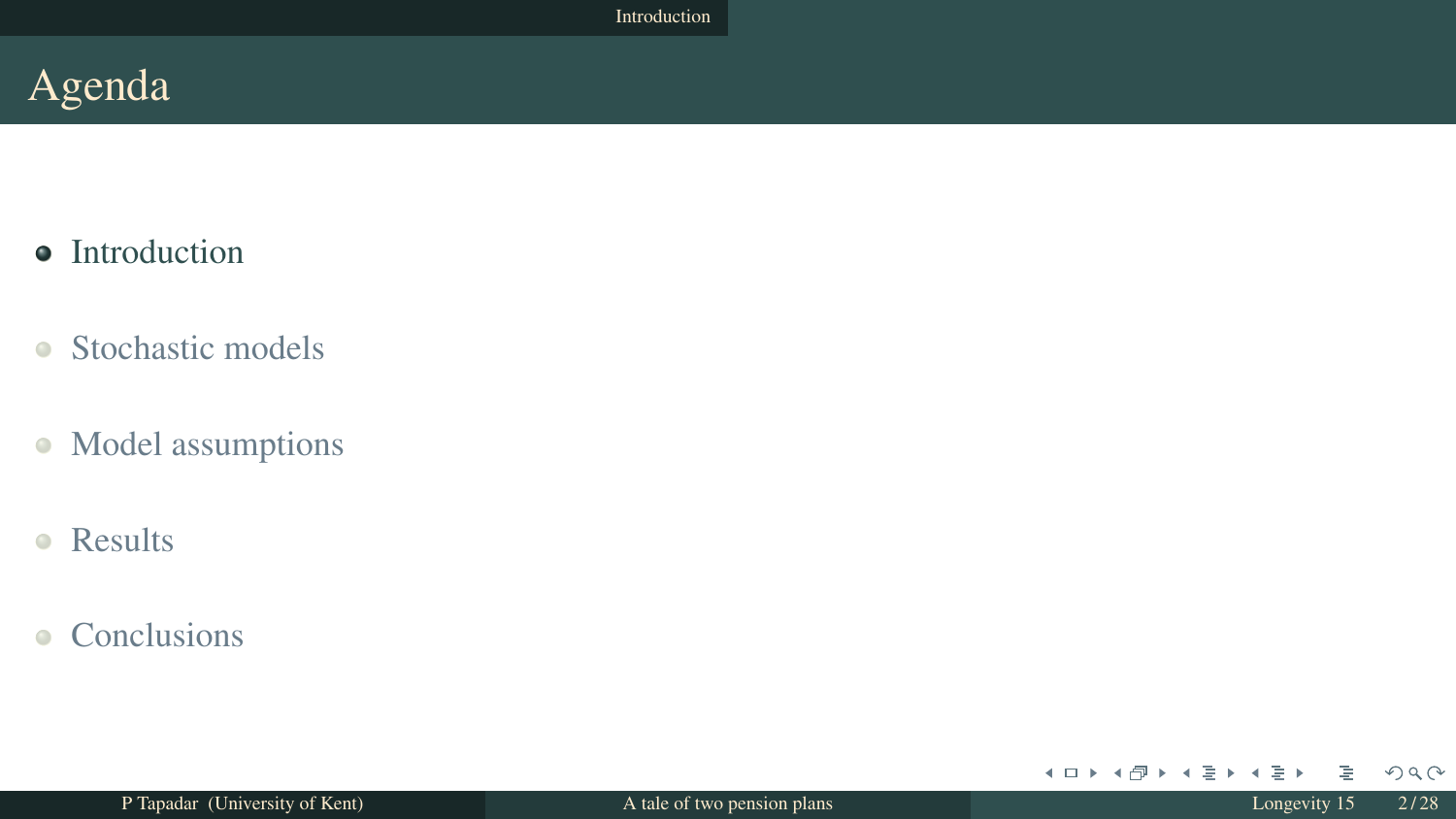# Background

- Years of high inflation and good investment returns during the 1970s and 1980s created the illusion that DB pension plans are easily affordable.
- Over the past decade or more, increasing life expectancy and steady fall in interest rates have meant that pension costs have increased.
- Regulatory developments: Basel 2/3, Solvency 2, Pensions Regulations.

#### Objective:

Quantify pension plan risk from an economic capital perspective for:

- <sup>1</sup> a UK pension plan: Universities Superannuation Scheme (USS); and
- <sup>2</sup> a stylised US plan, with the same membership profile as USS but with plan provisions modified to reflect a typical US DB plan.

 $QQ$ 

4 0 F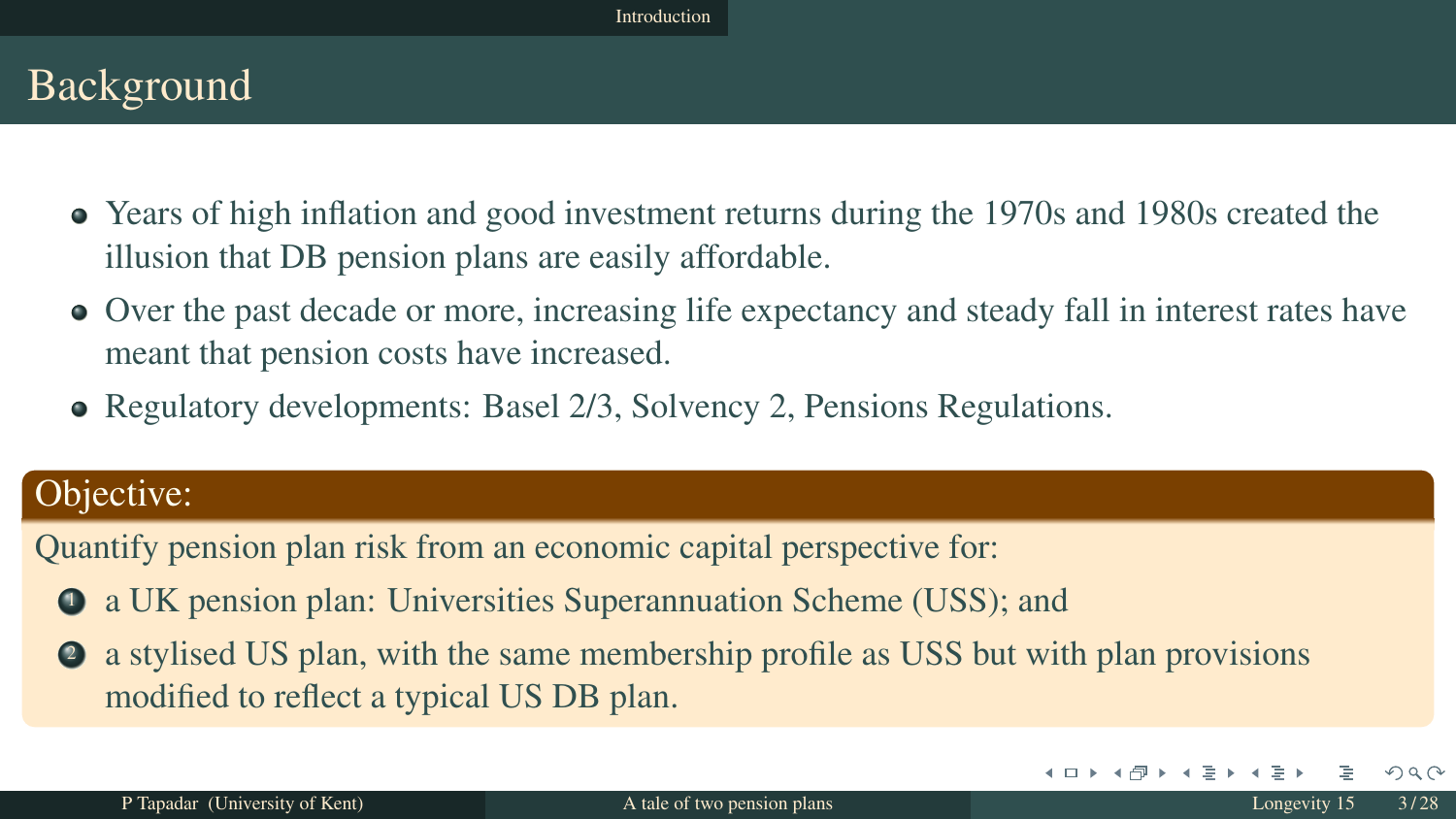# Risk Measurement Framework: Economic Capital

#### Economic Capital

The economic capital of a pension plan is the proportion by which its existing assets would need to be augmented in order to meet net benefit obligations (in respect of current plan members) with a prescribed degree of confidence.

Notations:

- *At* : Value of pension plan assets at time *t*;
- *Lt* : Value of pension plan liabilities at time *t*;
- *Xt* : Net cash flow at time *t* (excluding investment returns);
- *I*(*s*,*t*) : Accumulated value at time *t* of \$1 invested at time *s*;

 $D_{(s,t)}$ : Discount factor, i.e.  $D_{(s,t)} = I_{(s,t)}^{-1}$  $\frac{-1}{(s,t)}$ .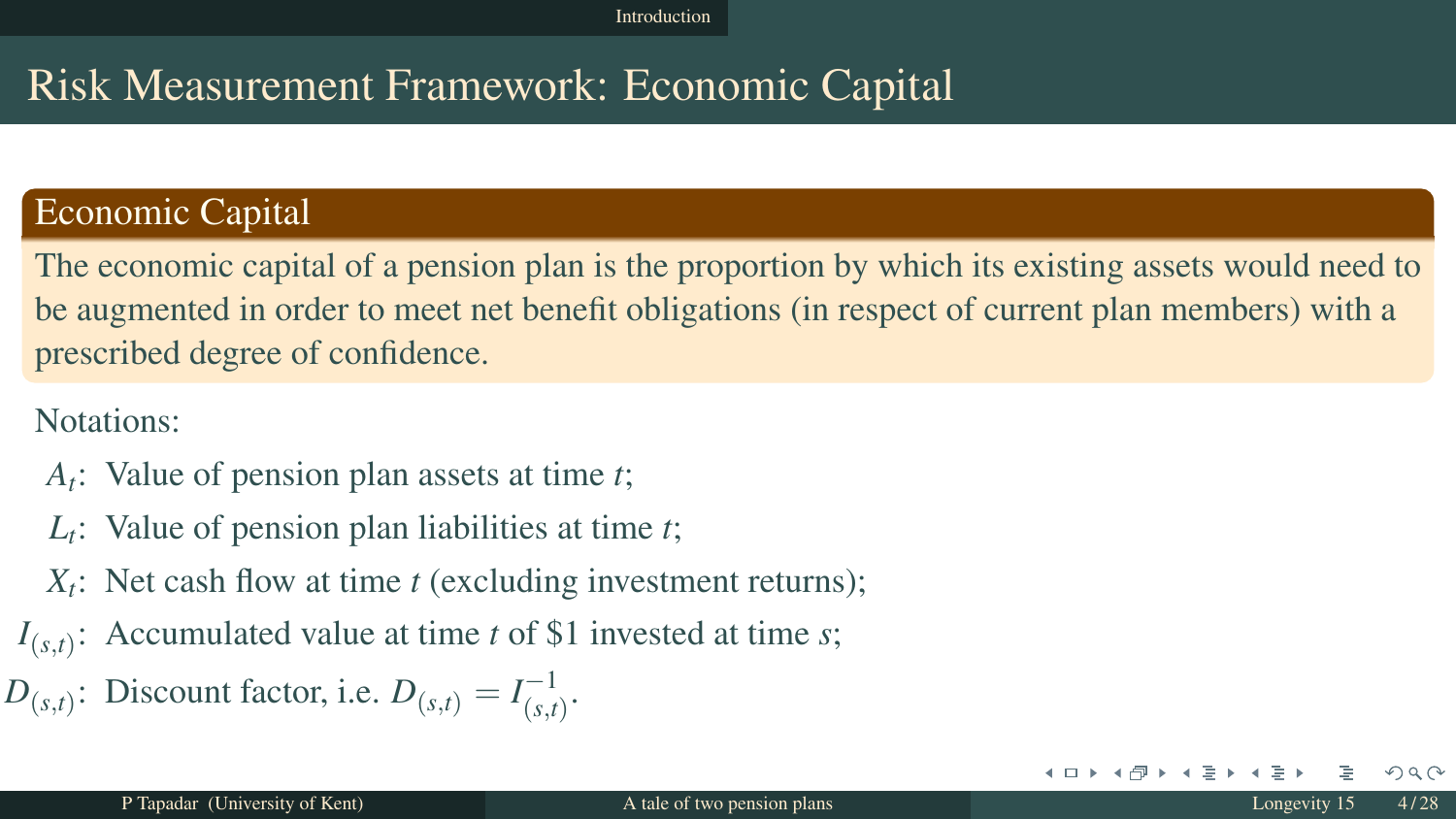# Risk Measurement Framework: Formulation

Assuming annual cashflows and valuations, any surplus or deficit is given by:

**Profit Vector:** 
$$
P_t = L_{t-1}I_{(t-1,t)} - X_t - L_t
$$
, with  $P_0 = A_0 - X_0 - L_0$ .

Over a time horizon of *T* years, the present value of future profits (PVFP):

$$
V_0 = \sum_{t=0}^{T} P_t D_{(0,t)}.
$$

Given the long-term nature of pension plan risks, we propose a run-off approach (i.e. until the last of the current plan members dies), so that  $L_T = 0$ . Under this assumption:

$$
V_0 = A_0 - \sum_{t=0}^T X_t D_{(0,t)}.
$$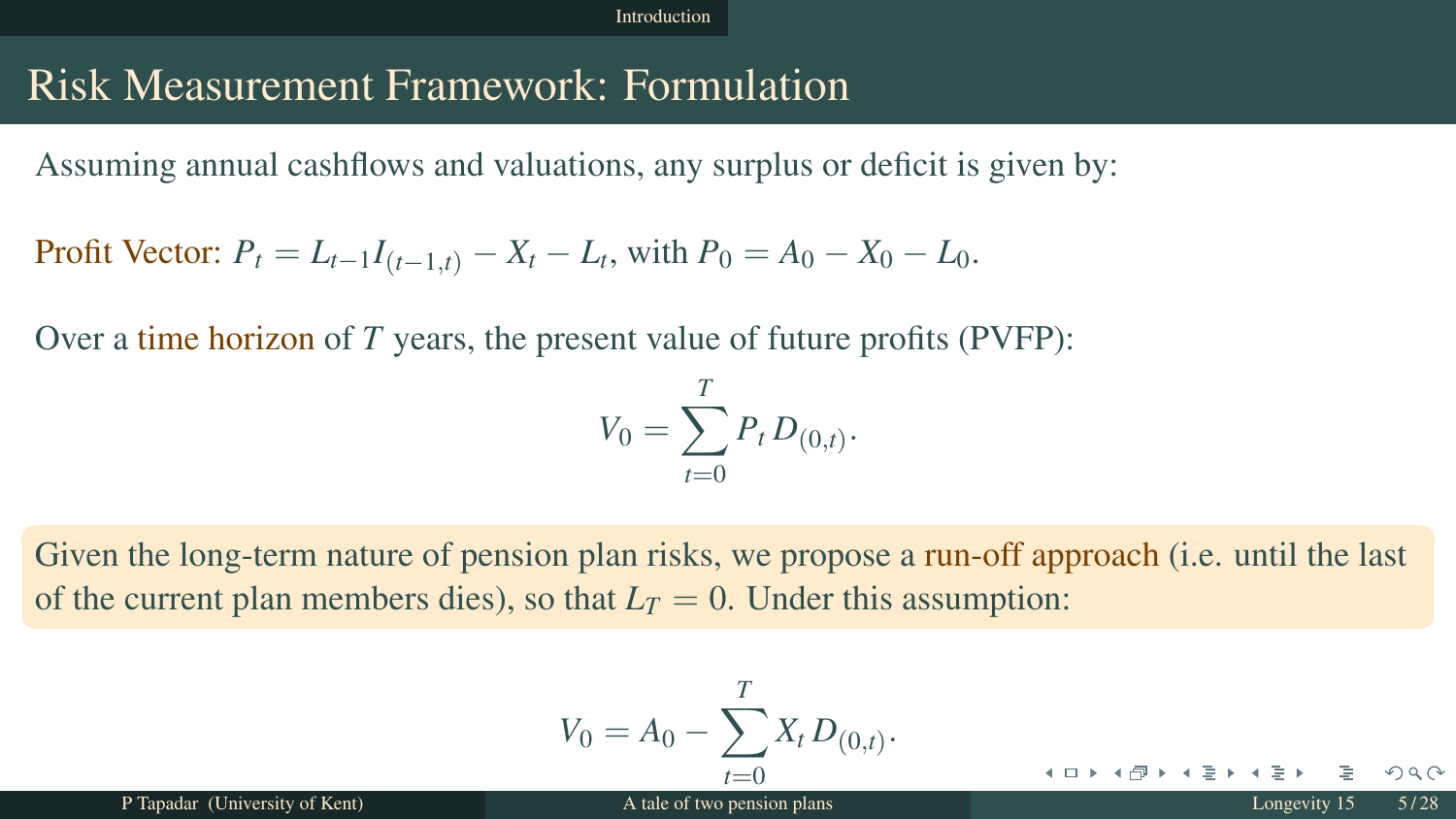# Risk Measurement Framework: Risk Measures

Standardisation to account for currency and scale:

$$
V_0^* = \frac{V_0}{A_0},
$$

 $\frac{1}{2}$  interpreted as the proportional increase in assets required to meet all future benefit obligations.

Based on  $V_0^*$ , economic capital can be quantified as either:

- **Value-at-Risk (VaR)** defined as  $P[V_0^* \leq VaR] = p$ ; or
- Expected shortfall (ES) defined as  $E[V_0^* | V_0^* \leq VaR]$ ;

for a given probability *p*.

 $\downarrow$  In our results, we will show entire distributions of  $V_0^*$ ,

highlighting the following percentiles: 50*th* (median), 10*th* and 0.5 *th* .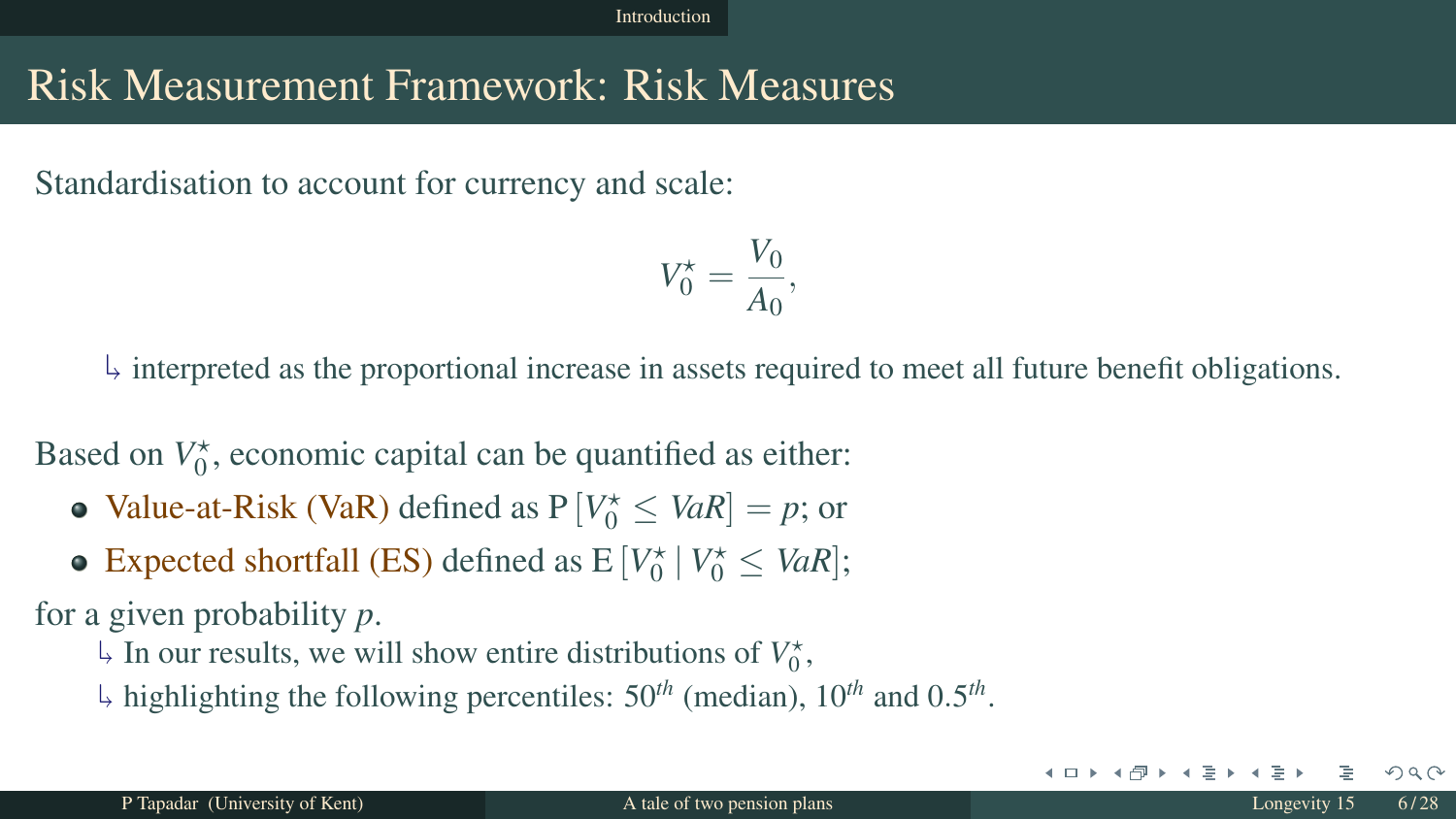- $\bullet$ Introduction
- Stochastic models
- Model assumptions  $\bullet$
- Results  $\bullet$
- **Conclusions**  $\bullet$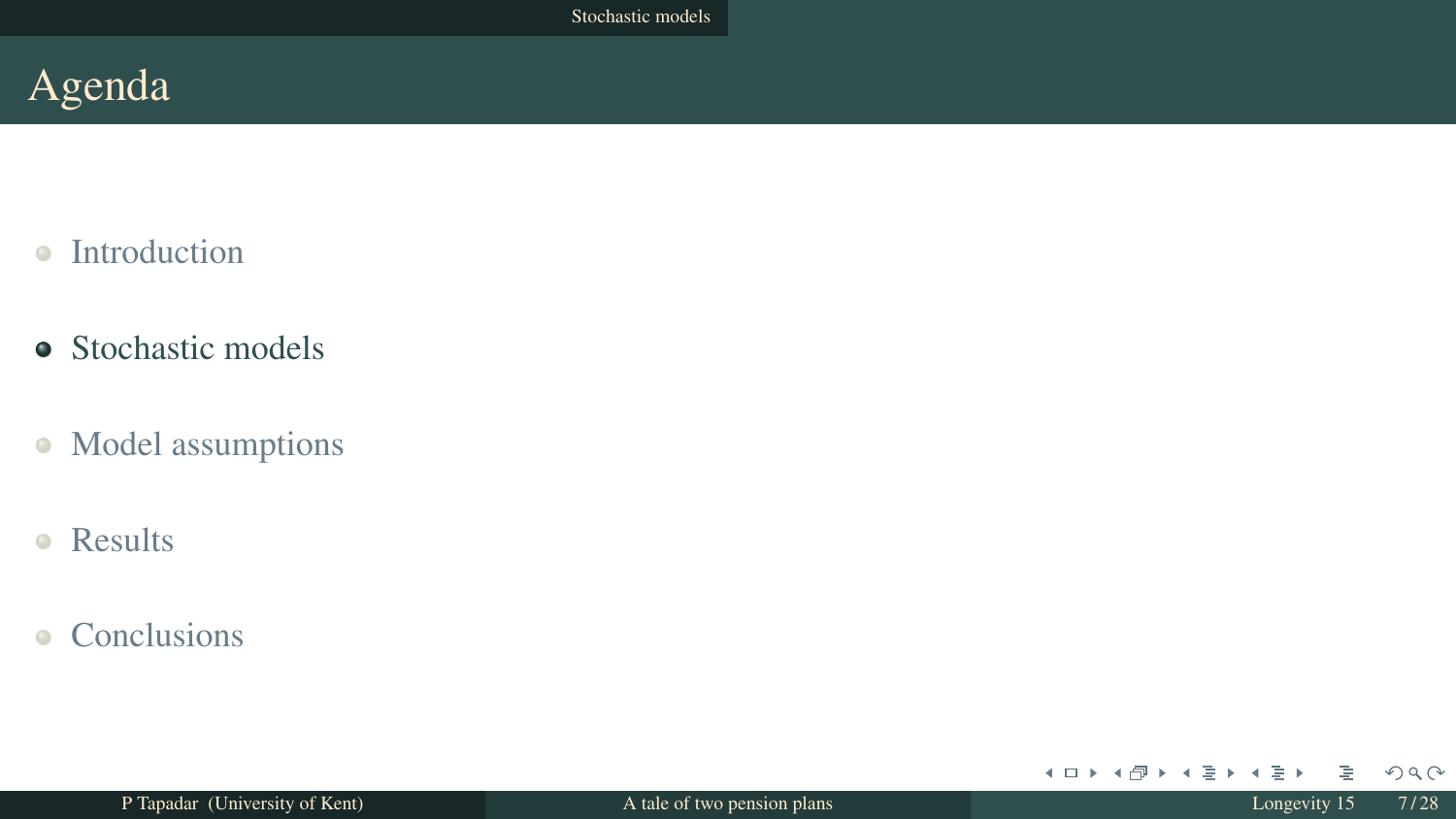# Economic Scenario Generator: Wilkie Model (UK only)

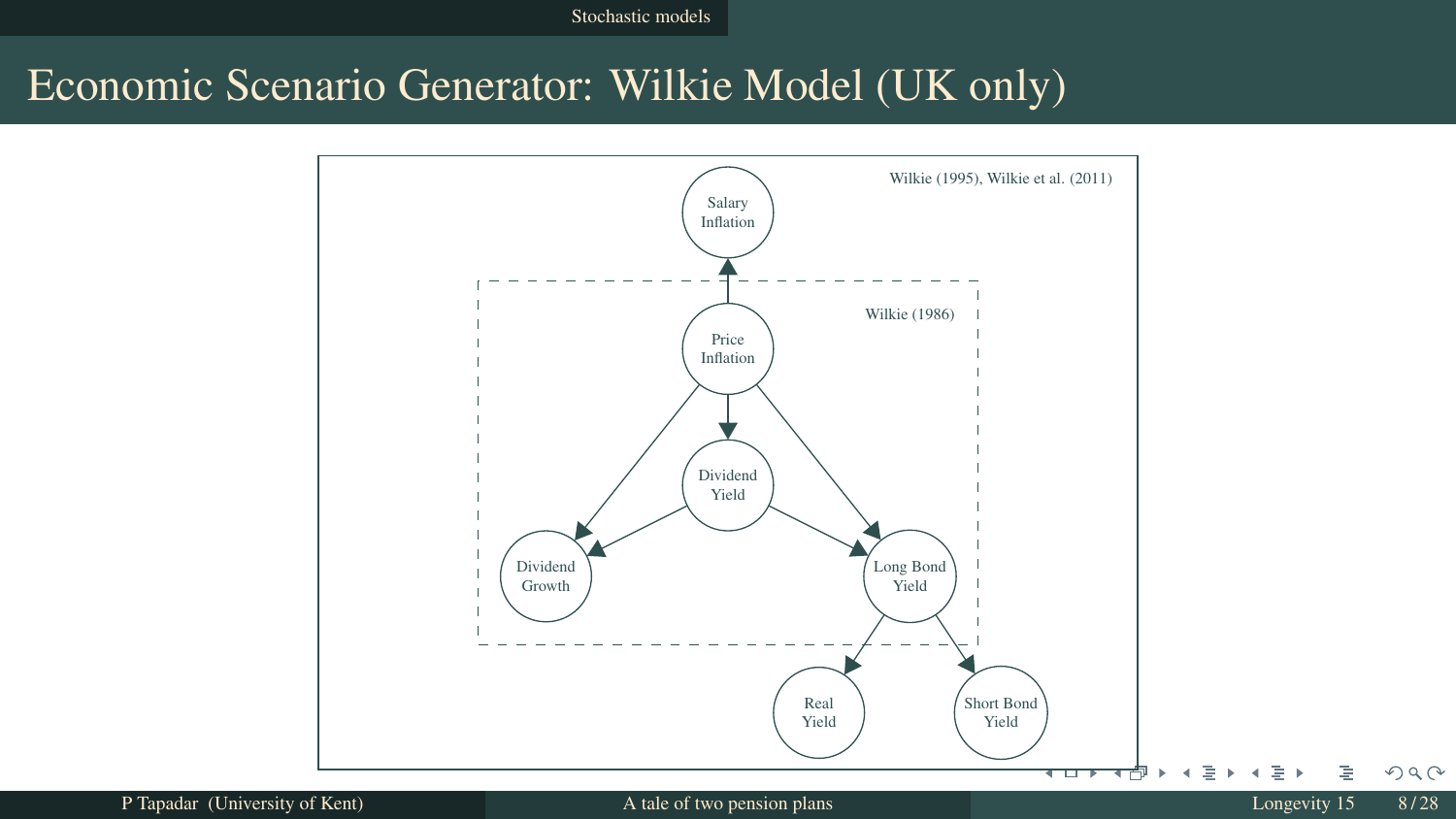Stochastic models

# Economic Scenario Generator: Graphical Model (both UK and US)



The individual economic random variables, *Zit*s, are modelled as:

$$
Z_{it} = \mu_i + Y_{it}, \text{ where } Y_{it} = \beta_i Y_{i(t-1)} + \varepsilon_{it} \text{ and } \varepsilon_{it} \sim N(0, \sigma_i^2).
$$

The error terms

- which are directly connected to each other are dependent;
- which are indirectly connected are still dependent, but more weakly so. (Oberoi et al. (2019))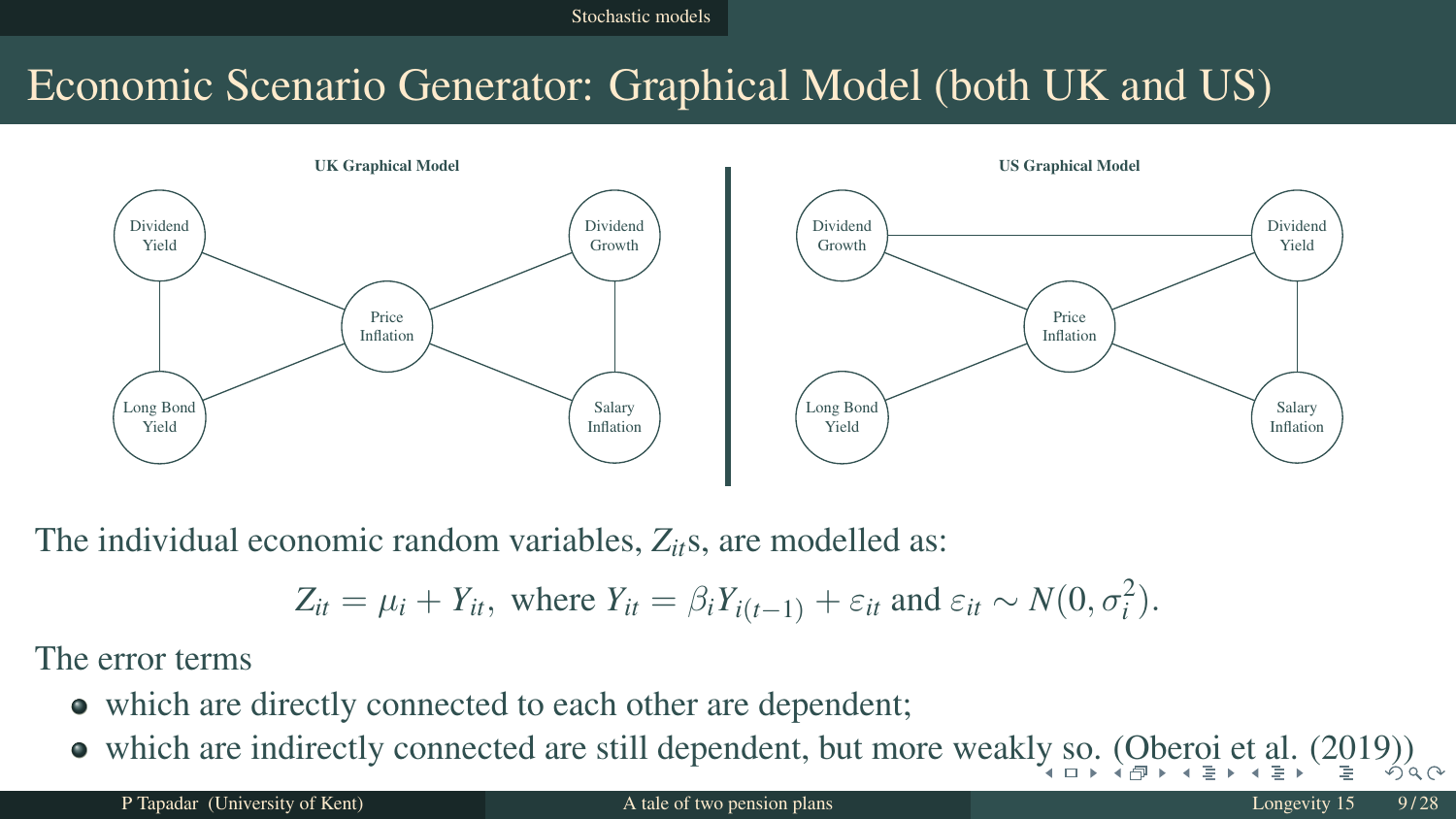# Stochastic Mortality Model

We use model M7 of Cairns et al.  $(2009)$ :

$$
logit q(t, x) = \kappa_t^{(1)} + \kappa_t^{(2)} (x - \bar{x}) + \kappa_t^{(3)} [(x - \bar{x})^2 - \sigma_x^2] + \gamma_{t-x}^{(4)}, \text{ where}
$$

- $\bullet$   $q(t, x)$  is the probability that an individual aged *x* at time *t* will die within a year;  $\kappa_t^{(i)}$  is period effect;
- $\gamma_{t-}^{(i)}$  $\sum_{t=x}^{(t)}$  is cohort effect.

The model is parameterised using

- data from Human Mortality Database;
- for both UK and US;
- for both males and females:
- for years  $1961 2014$ ;
- for ages  $30 100$ .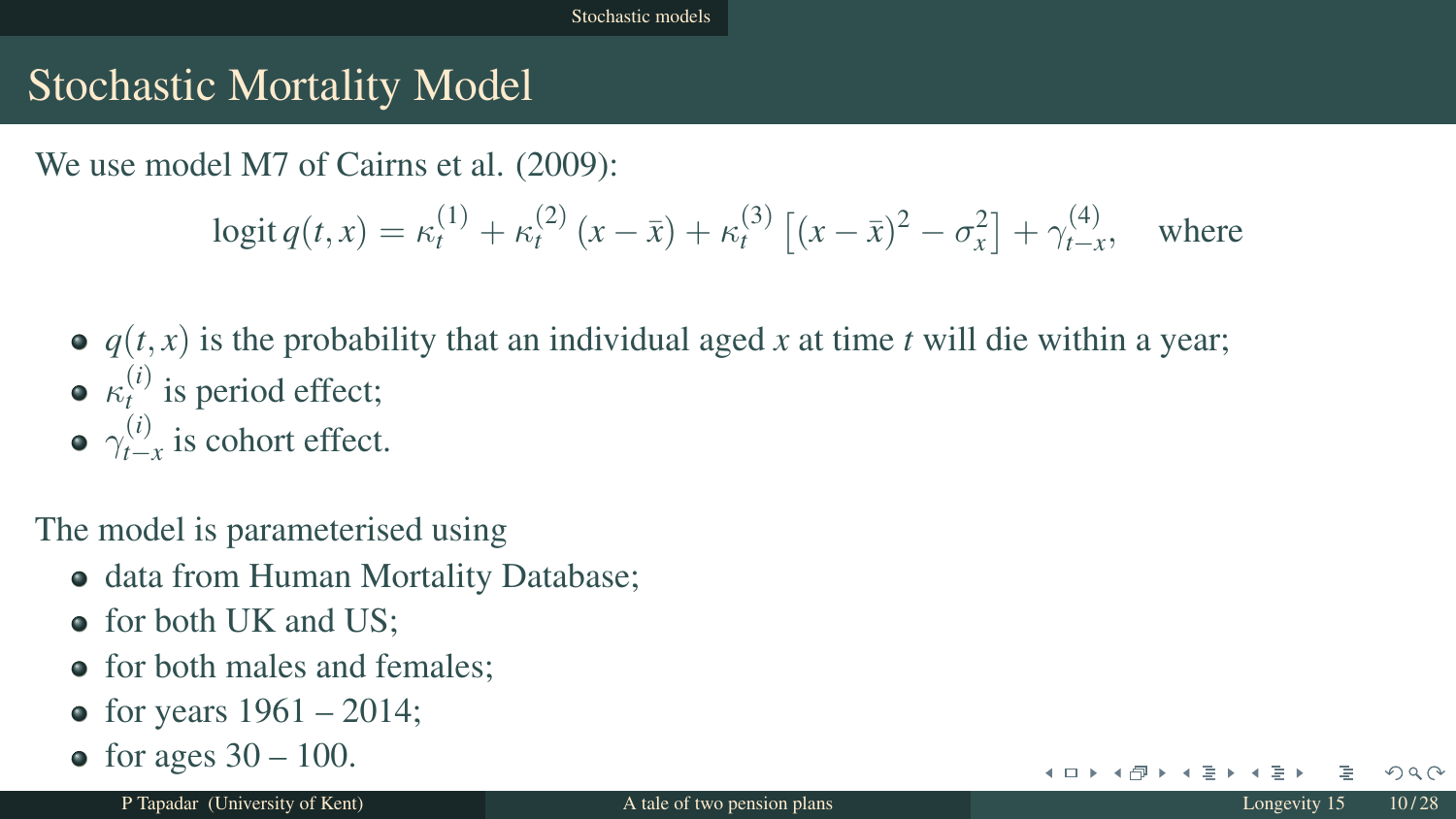- $\bullet$ Introduction
- Stochastic models  $\bullet$
- Model assumptions
- Results  $\bullet$
- **Conclusions**  $\bullet$

メロト メタト メモト メモト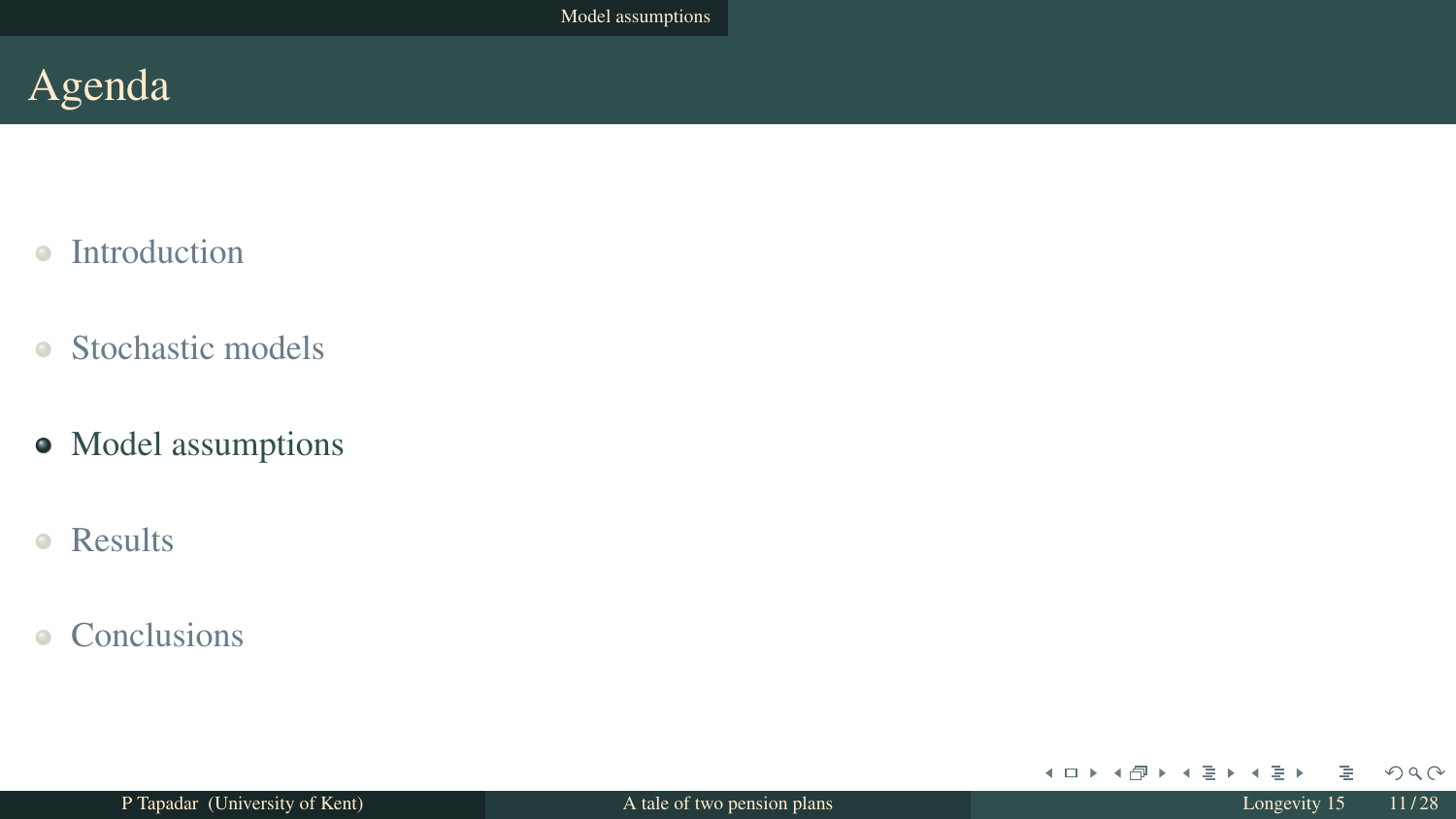# Membership Profile: Model Points

Table: USS membership profile as at March 31, 2014 (USS 2014 valuation report).

| Membership types |    |         | Age Number Accrued service/benefit  |  |
|------------------|----|---------|-------------------------------------|--|
| Active           | 30 | 50,264  | 7 years past service                |  |
|                  | 40 | 50,264  | 11 years past service               |  |
|                  | 50 | 33,509  | 15 years past service               |  |
|                  | 60 | 33,509  | 19 years past service               |  |
| Deferred         | 45 | 110,430 | Accrued pension of £2,373 per year  |  |
| Pensioner        |    | 70,380  | Accrued pension of £17,079 per year |  |
|                  |    |         |                                     |  |

Other assumptions:

- 50:50 gender split.
- Promotional salary scale, withdrawal rates and proportion married assumptions are as provided in the valuation report.  $\left\{ \begin{array}{ccc} 1 & 0 & 0 \\ 0 & 1 & 0 \end{array} \right.$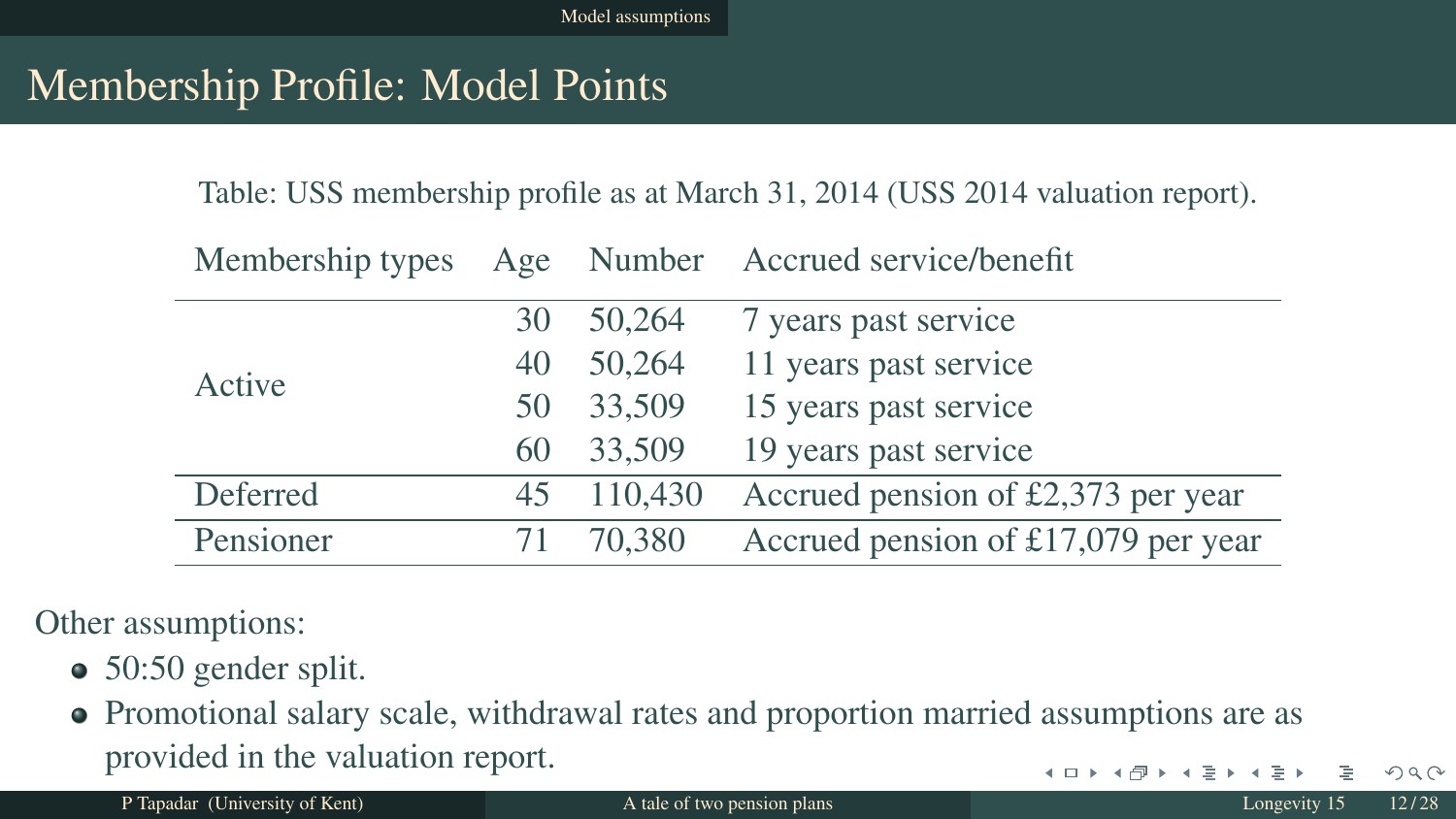# Retirement Benefits

#### USS

Annual Pension = Pensionable salary  $\times$  Pensionable service  $\times$  Accrual rate; Cash lump sum  $= 3 \times$  Annual pension.

#### Simplified modelling approach:

- Until 2014, accrual rate of 1.25% on a final salary basis.
- $\bullet$  Post 2014, accrual rate of 1.33% on a career revalued benefits basis.
- Annual pension increase in line with inflation.

#### Stylised US plan

- Accrual rate of 1.5% on a final salary basis.
- No cash lump sum on retirement.
- No indexation of pension during the payment period.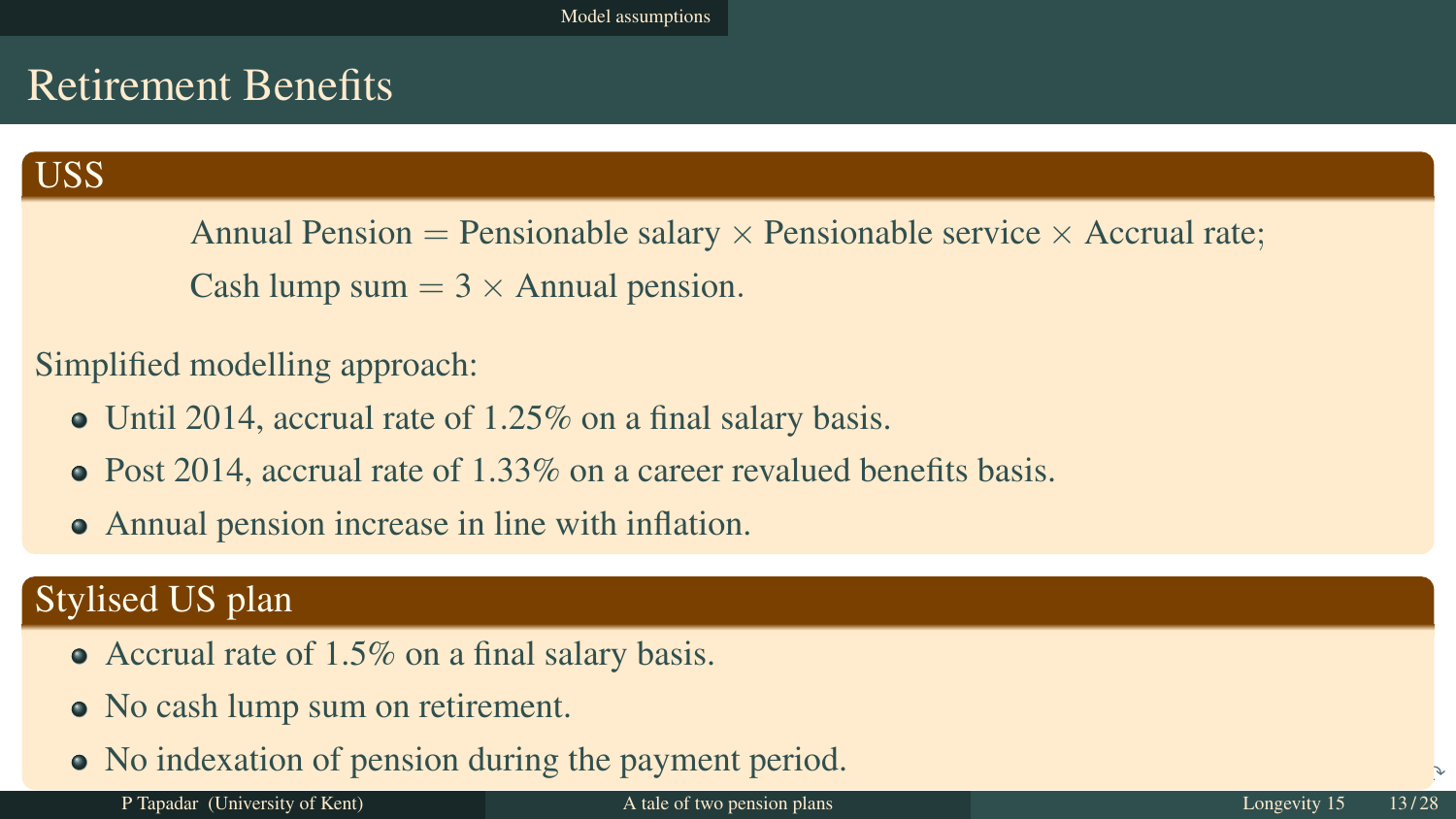# Withdrawal Benefits

## **USS**

- Deferred inflation-linked pension benefits are provided based on accrued service on withdrawal.
- Inflation indexation of salaries between the date of leaving and retirement is provided.

#### Stylised US plan

- A deferred pension, without any indexation, is provided based on accrued service on withdrawal.
- There is no indexation during the payment period.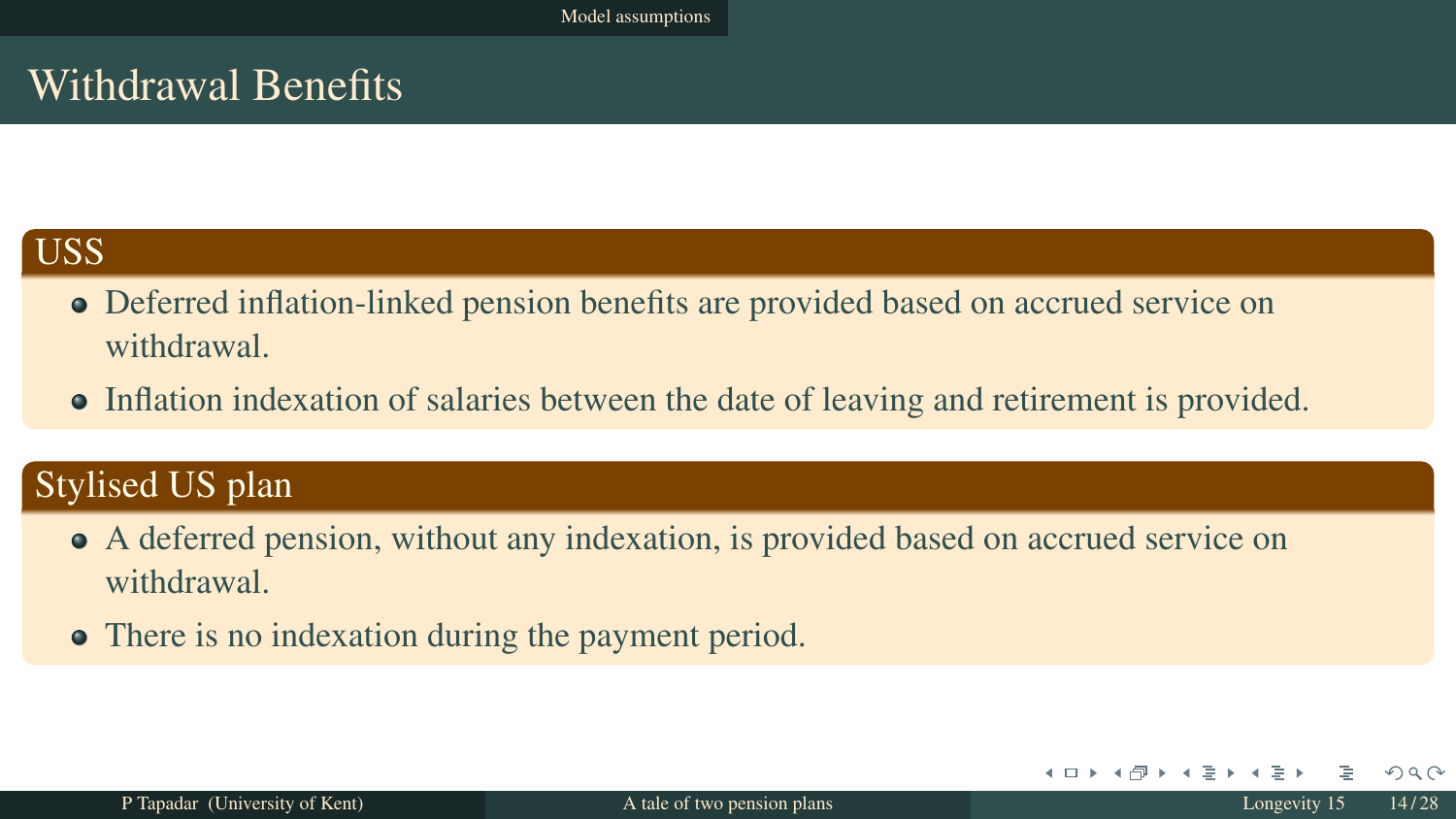# Death Benefits

#### USS

#### On death of an active member

- Lump sum payment of 3 times the annual salary is paid on death.
- A spouse's pension of half the amount of pension the member would have received if survived till retirement.

On death of a pensioner, a spouse's pension of half the member's pension is payable.

#### Stylised US plan

#### On death of an active member

Lump sum equal to the present value of the pension the member would have received if survived till retirement.

On death of a pensioner, a spouse's pension of half the member's pension is payable.

P Tapadar (University of Kent) and A tale of two pension plans and A tale of two pension plans Longevity 15 15/28

 $OQ$ 

 $\overline{AB}$   $\rightarrow$   $\overline{AB}$   $\rightarrow$   $\overline{AB}$   $\rightarrow$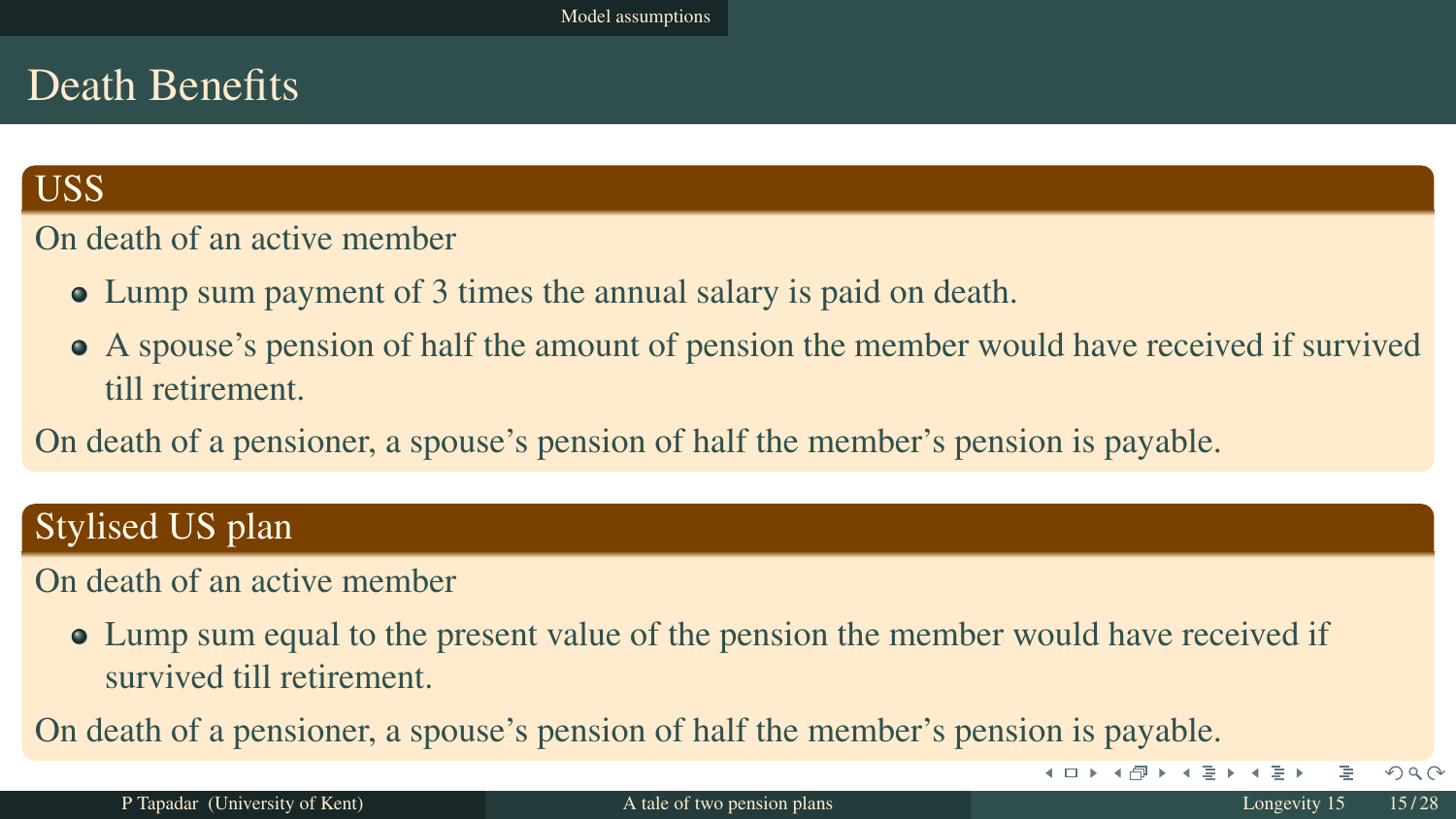# Contributions, Assets and Liabilities

|               | <b>USS</b>         | Stylised US plan    |
|---------------|--------------------|---------------------|
| Contributions | $22.5\%$ of salary | $10.8\%$ of salary  |
| Assets        | £41.6 $b$          | \$26.1 <sub>b</sub> |
| Liabilities   | £46.9 $b$          | \$32.6b             |

Asset allocation:

- USS: 70% equities and 30% bonds.
- Stylised US plan: 50% equities and 50% bonds.

 $2Q$ 

4 0 F

⊣ শি - 41 . -4

重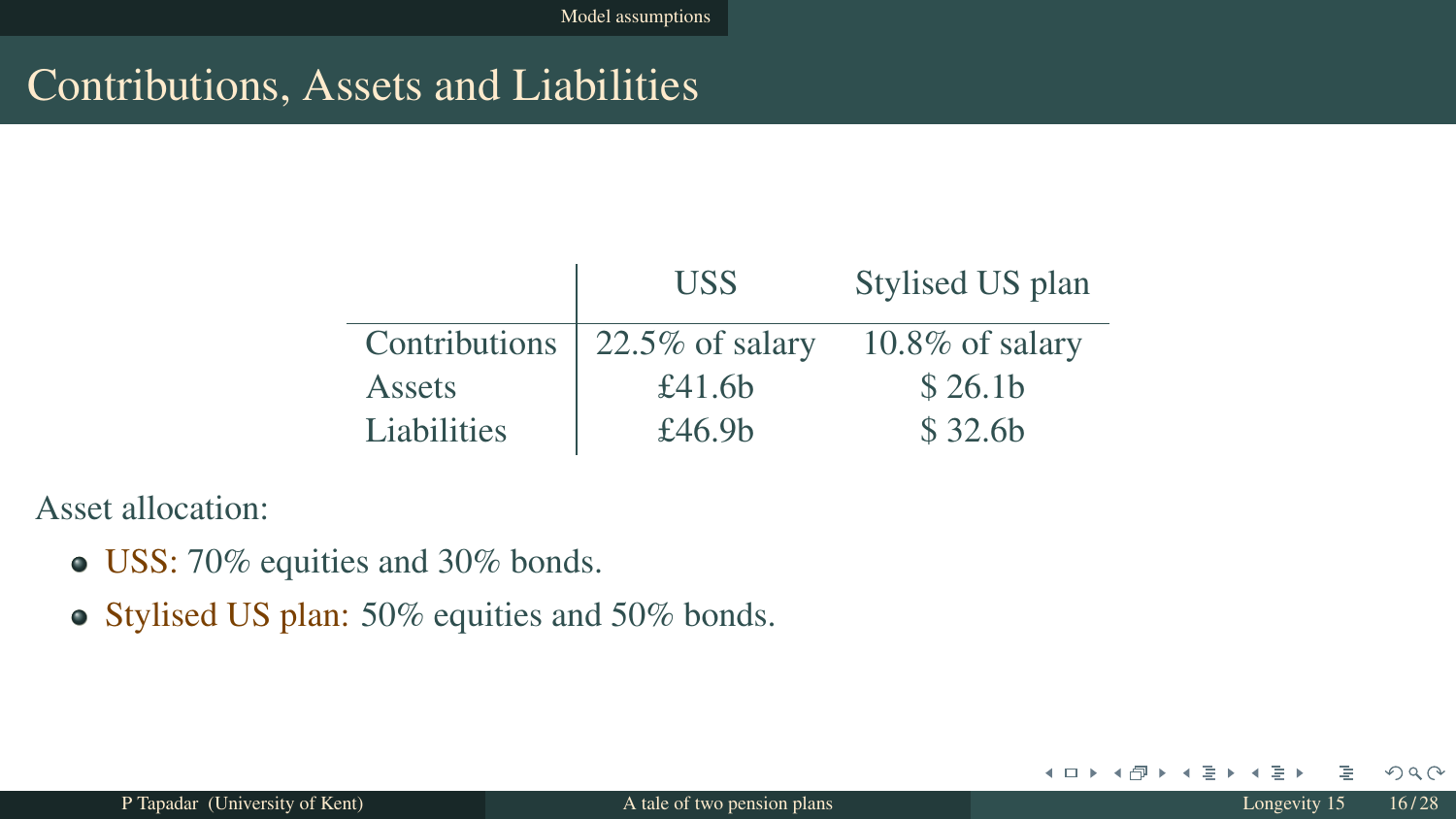- Introduction  $\alpha$
- Stochastic models  $\bullet$
- Model assumptions  $\bullet$
- **•** Results
	- UK's USS
	- Stylised US plan
- Conclusions

 $2Q$ 

メロト メタト メモト メモト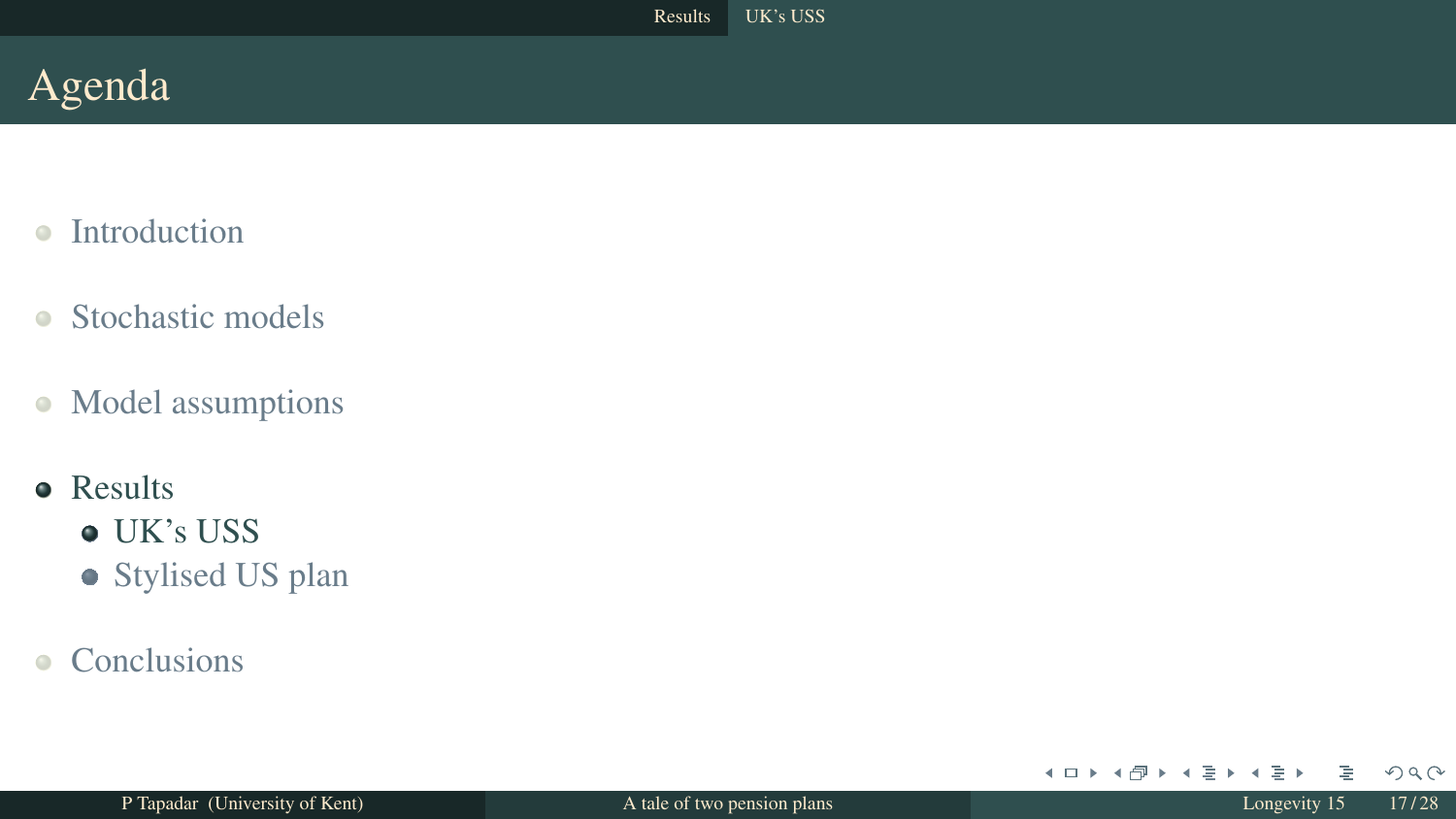# USS: Base Case Graphical Model



Density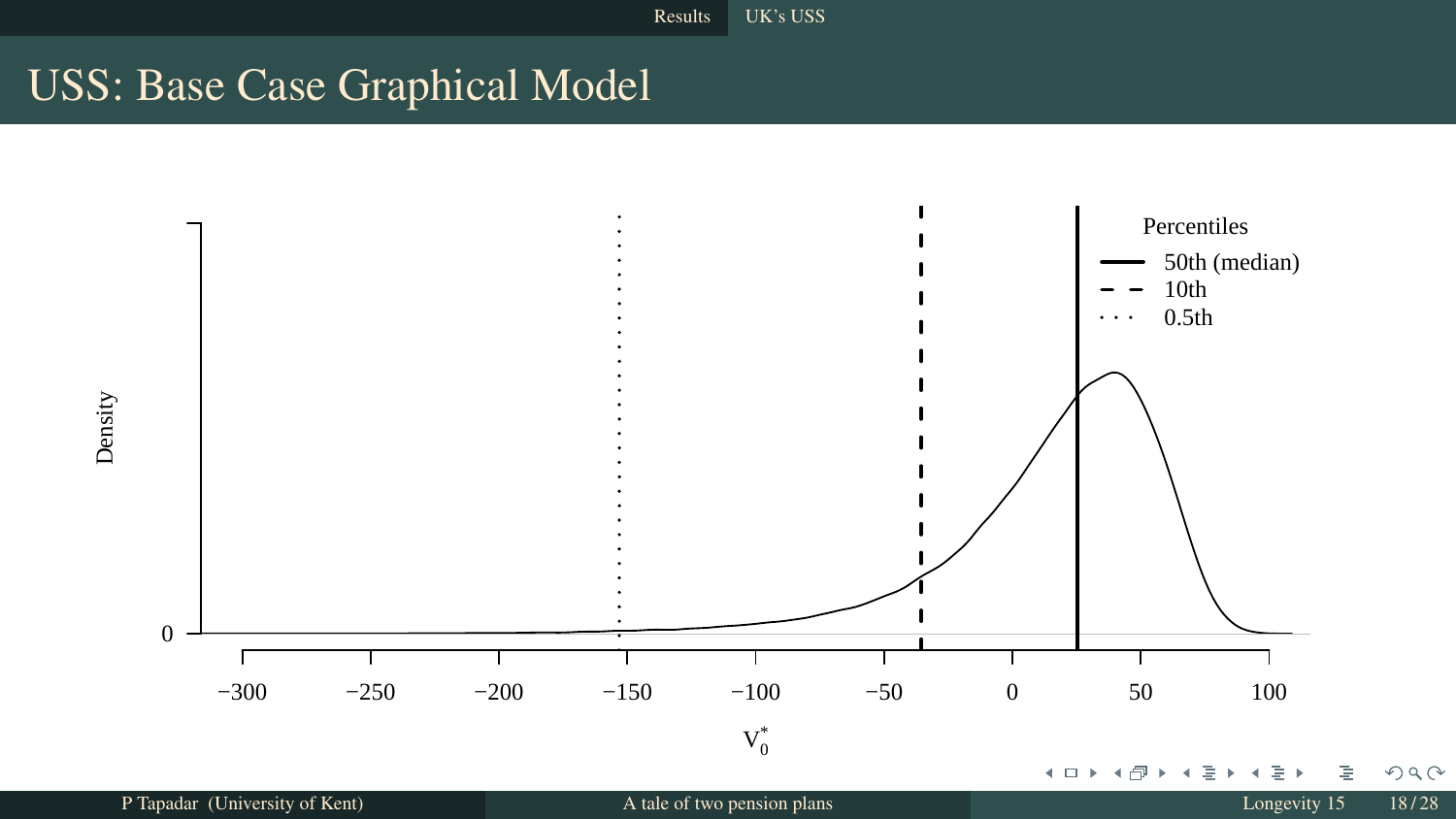# USS: Base Case Wilkie Model



Density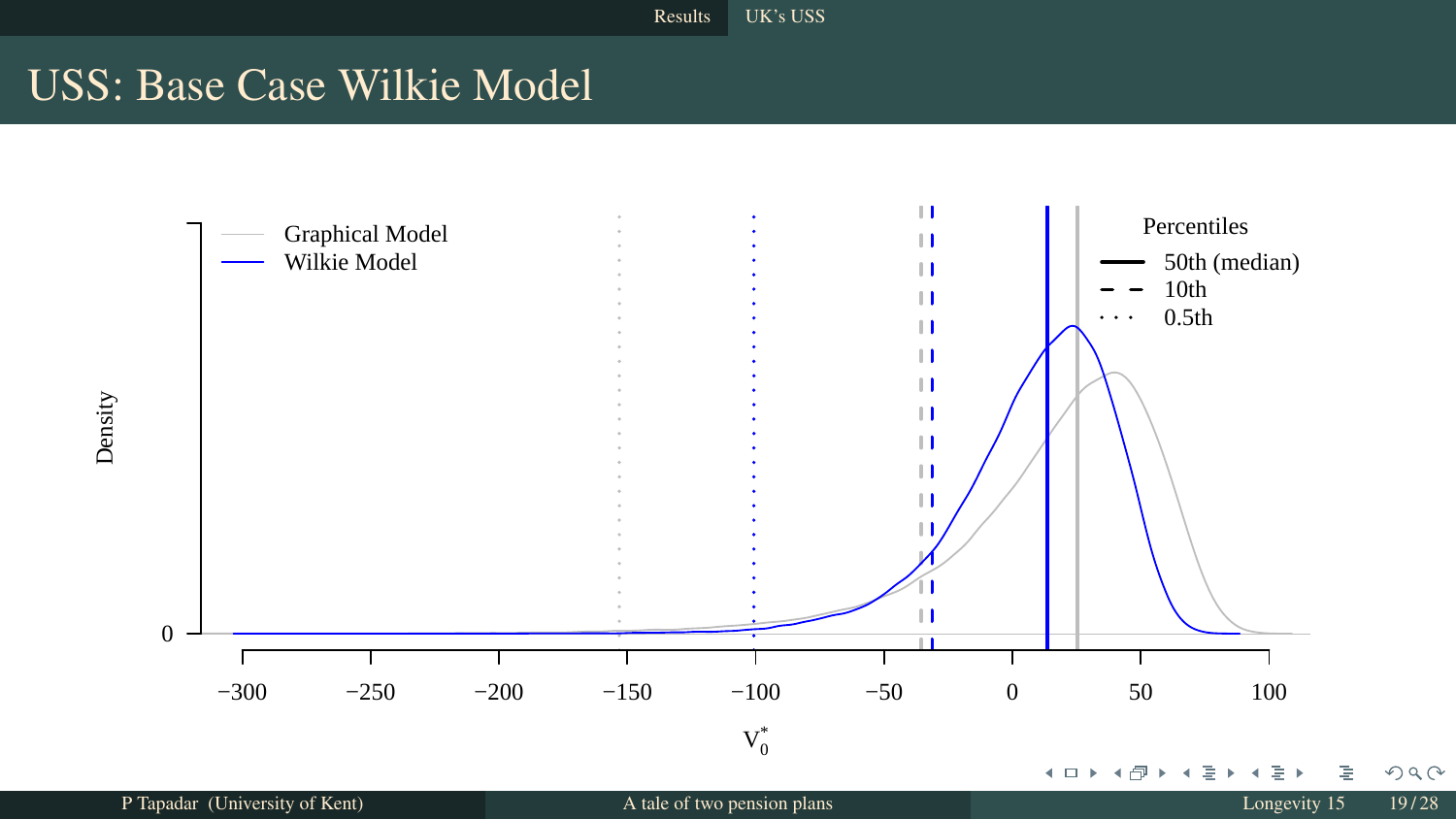Results UK's USS

# USS: Sensitivity to Asset Allocation (Graphical Model)



P Tapadar (University of Kent) and A tale of two pension plans and A tale of two pension plans Longevity 15 20/28

Density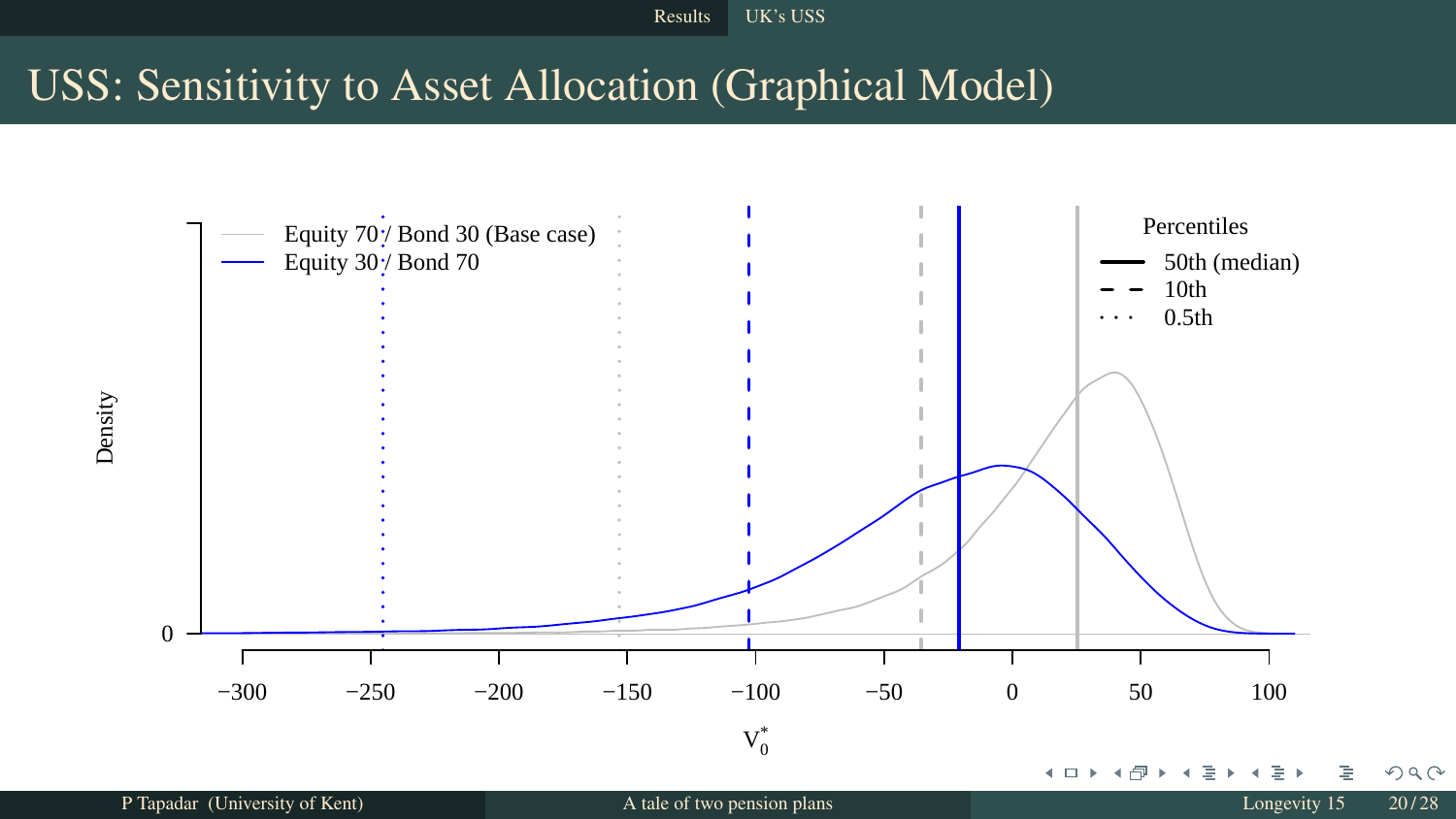Results UK's USS

# USS: Sensitivity to Contribution Rates (Graphical Model)



Density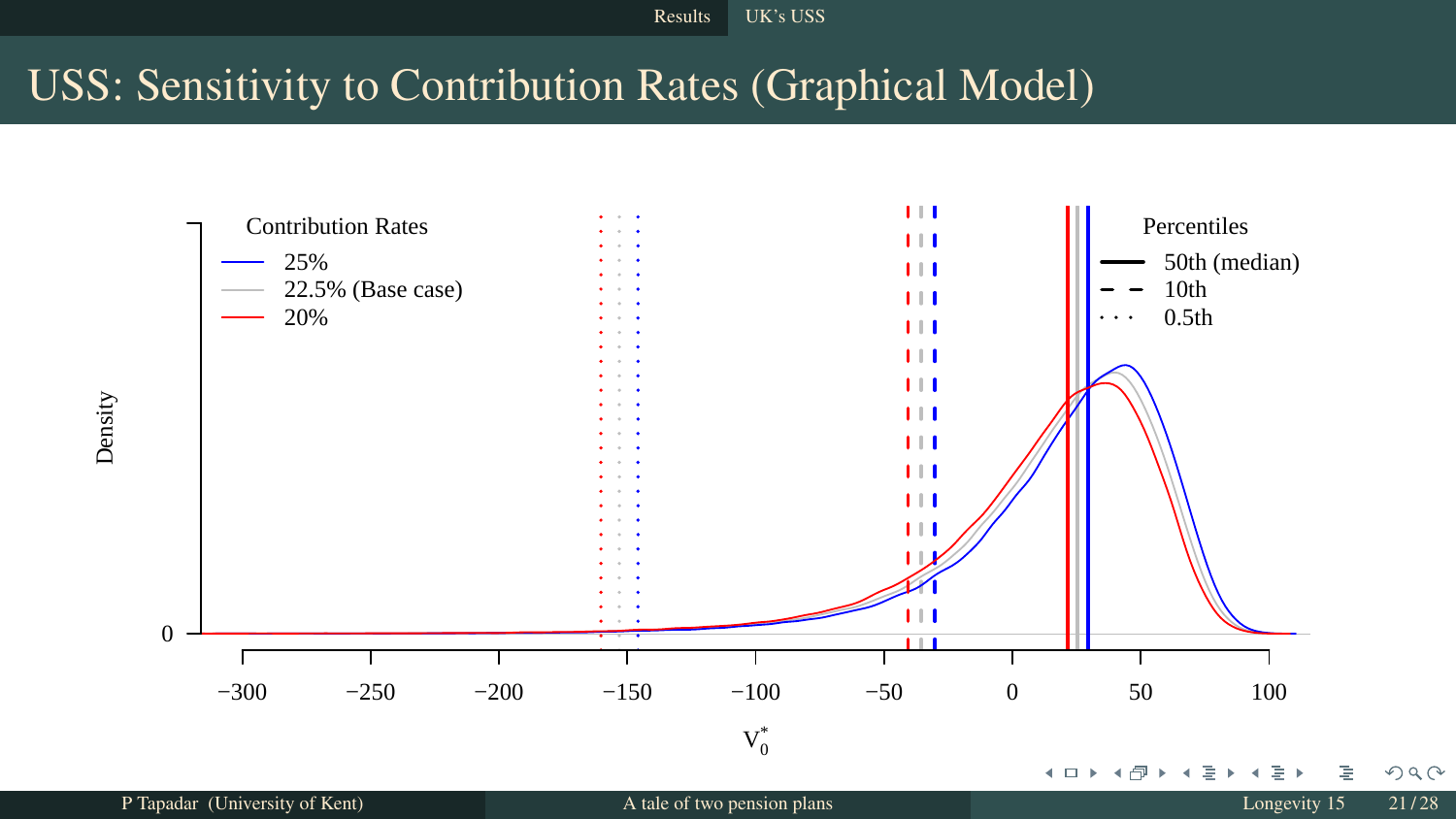- Introduction  $\alpha$
- Stochastic models  $\bullet$
- Model assumptions  $\bullet$
- **•** Results
	- UK's USS
	- Stylised US plan
- **Conclusions**  $\bullet$

 $2Q$ 

メロト メタト メモト メモト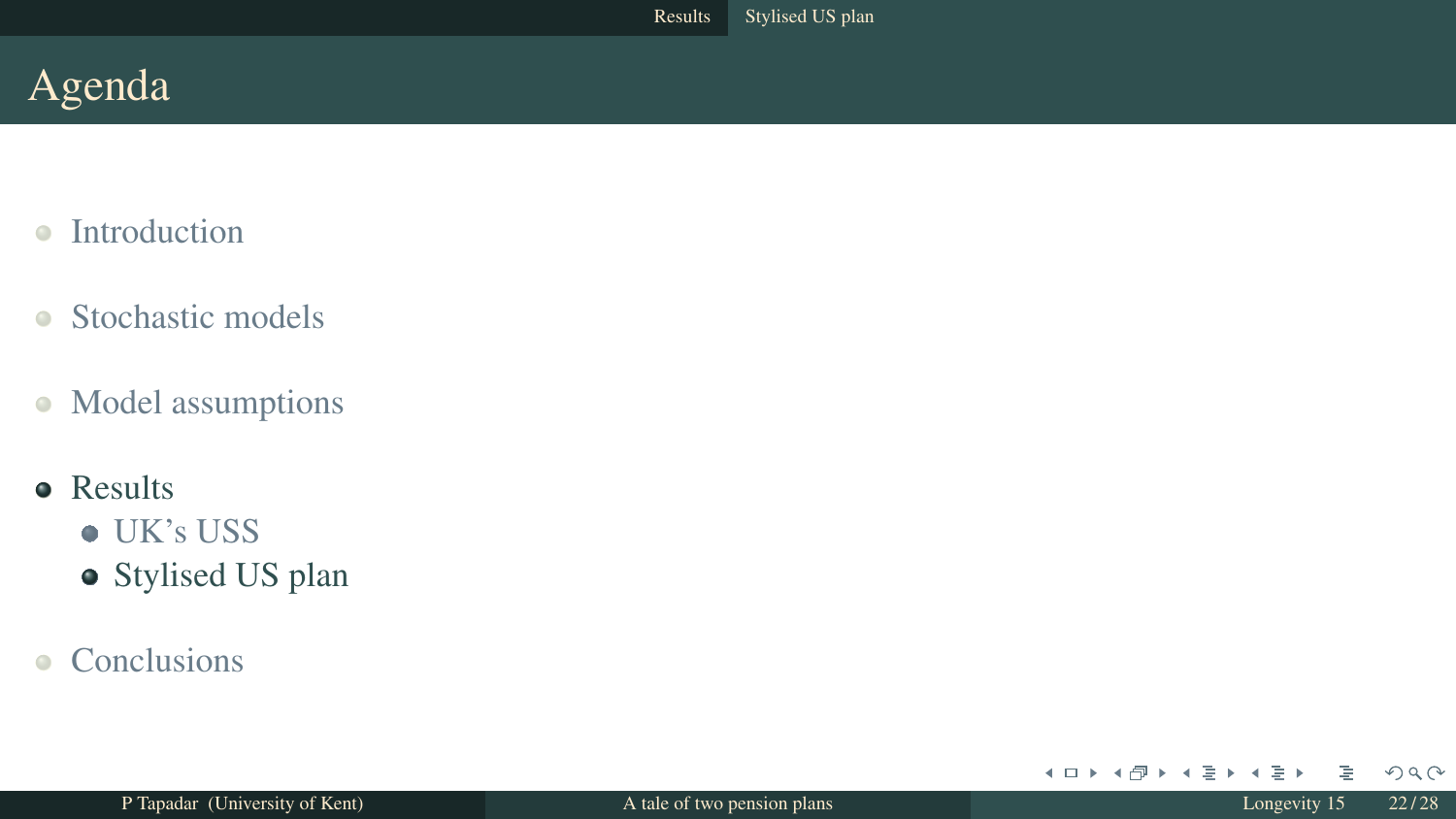Results Stylised US plan

# Stylised US Plan: Base Case Graphical Model (With Amortisation)



Density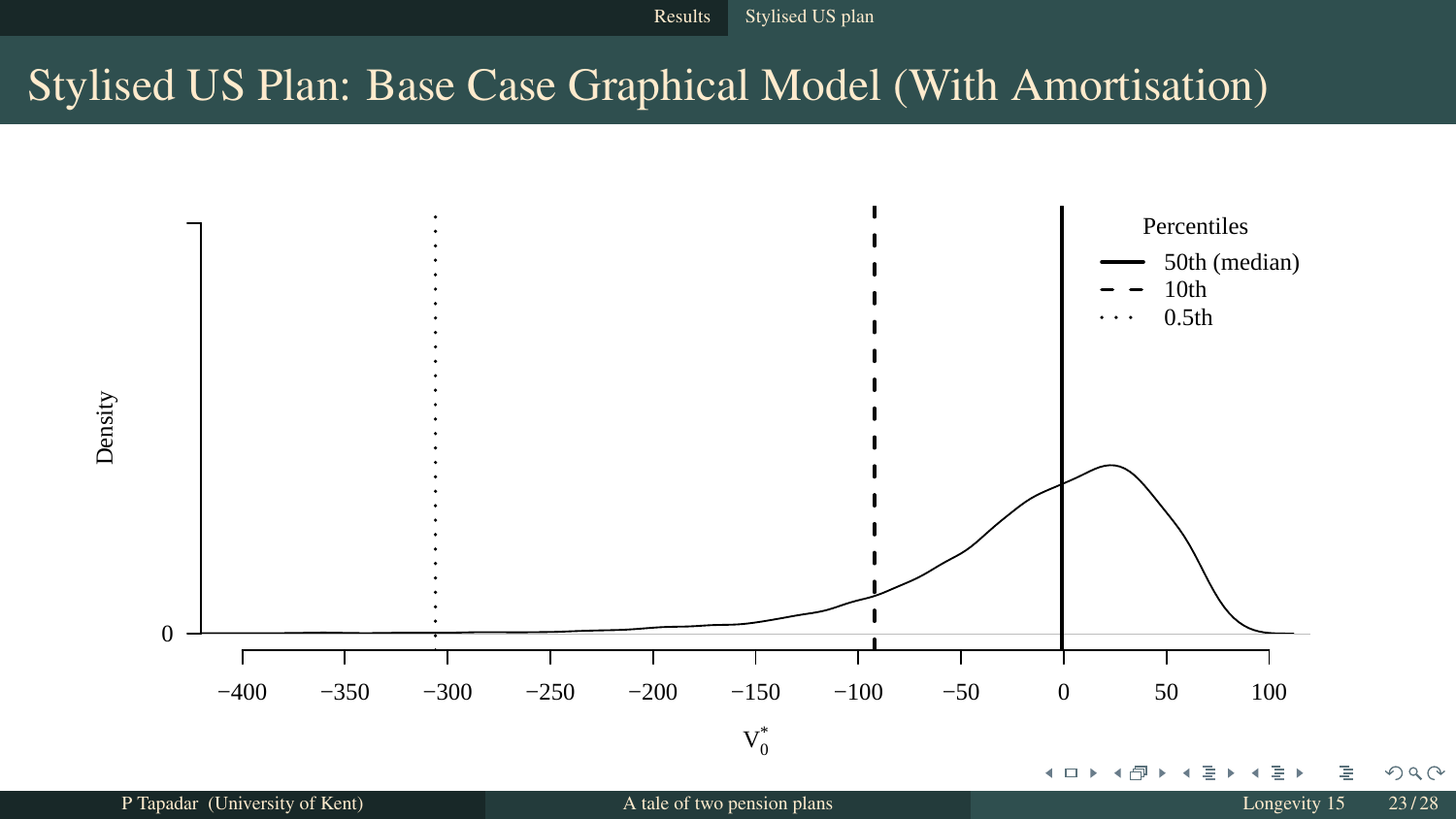Results Stylised US plan

# Styled US Plan: Sensitivity to Asset Allocation (Graphical Model)



Density

P Tapadar (University of Kent) A tale of two pension plans and the set of two pension plans Longevity 15 24/28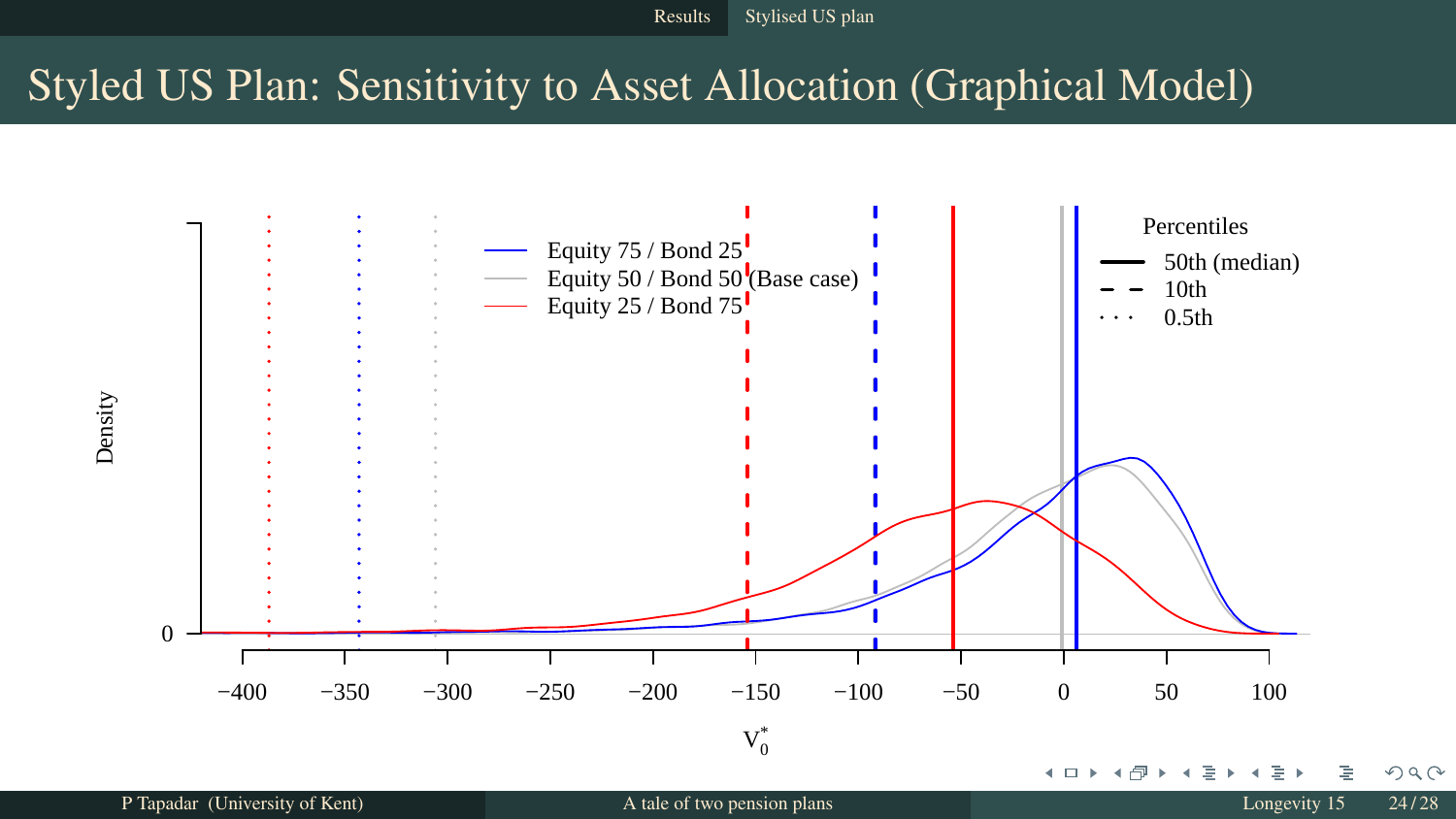Results Stylised US plan

# Styled US Plan: Sensitivity to Contribution Rates (Graphical Model)

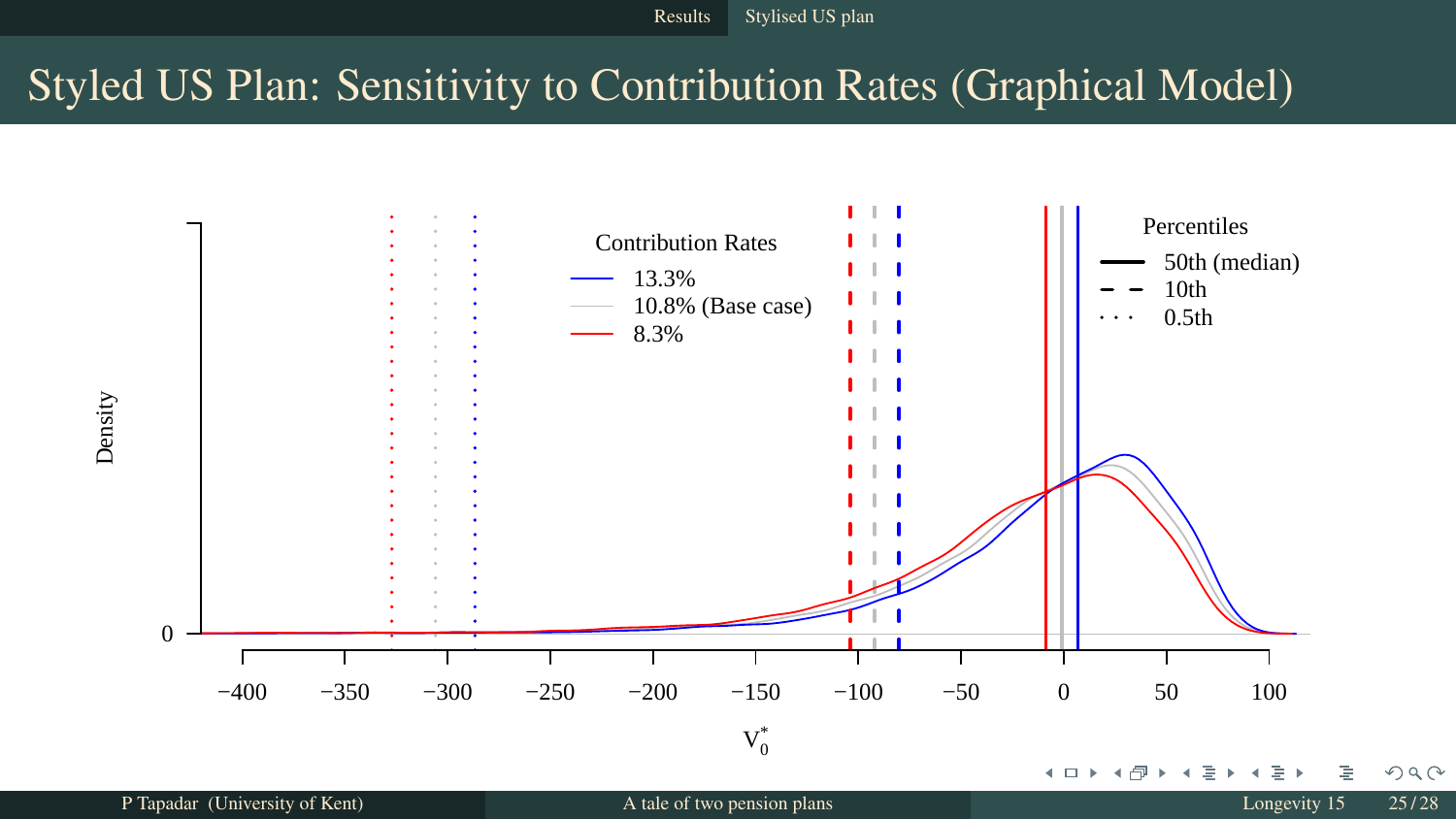- $\bullet$ Introduction
- $\bullet$ Stochastic models
- Model assumptions  $\bullet$
- Results  $\bullet$
- Conclusions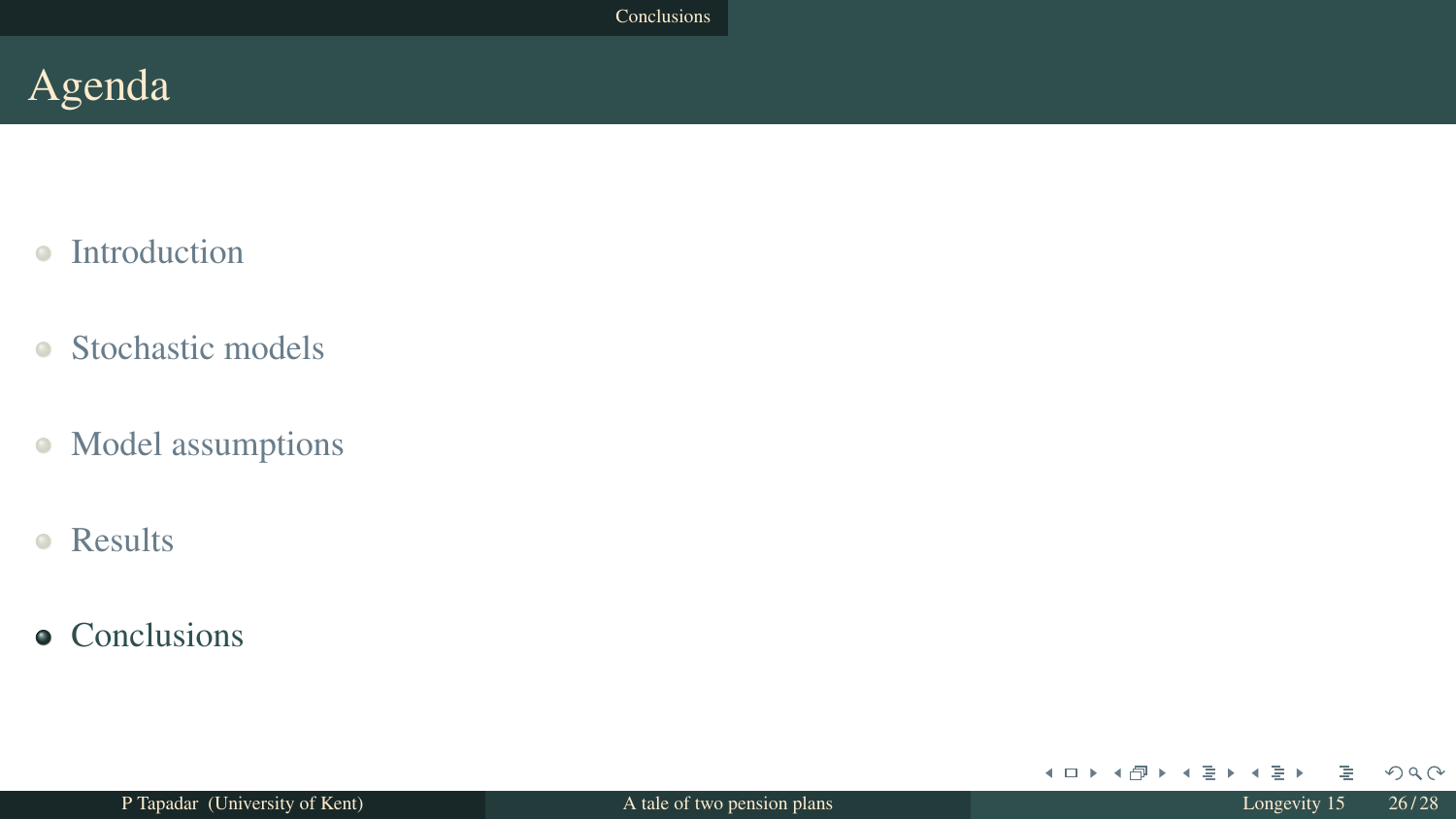# **Conclusions**

- Range of results is very wide this is a function of using the long run-off approach.
- Impact of changes in asset allocation is much larger than for changes to plan contributions.
- As a percentage of starting assets, stylised US plan is more volatile than the USS plan.
- Benefits of greater bond investment is greater for the stylised US plan than for USS.

 $QQ$